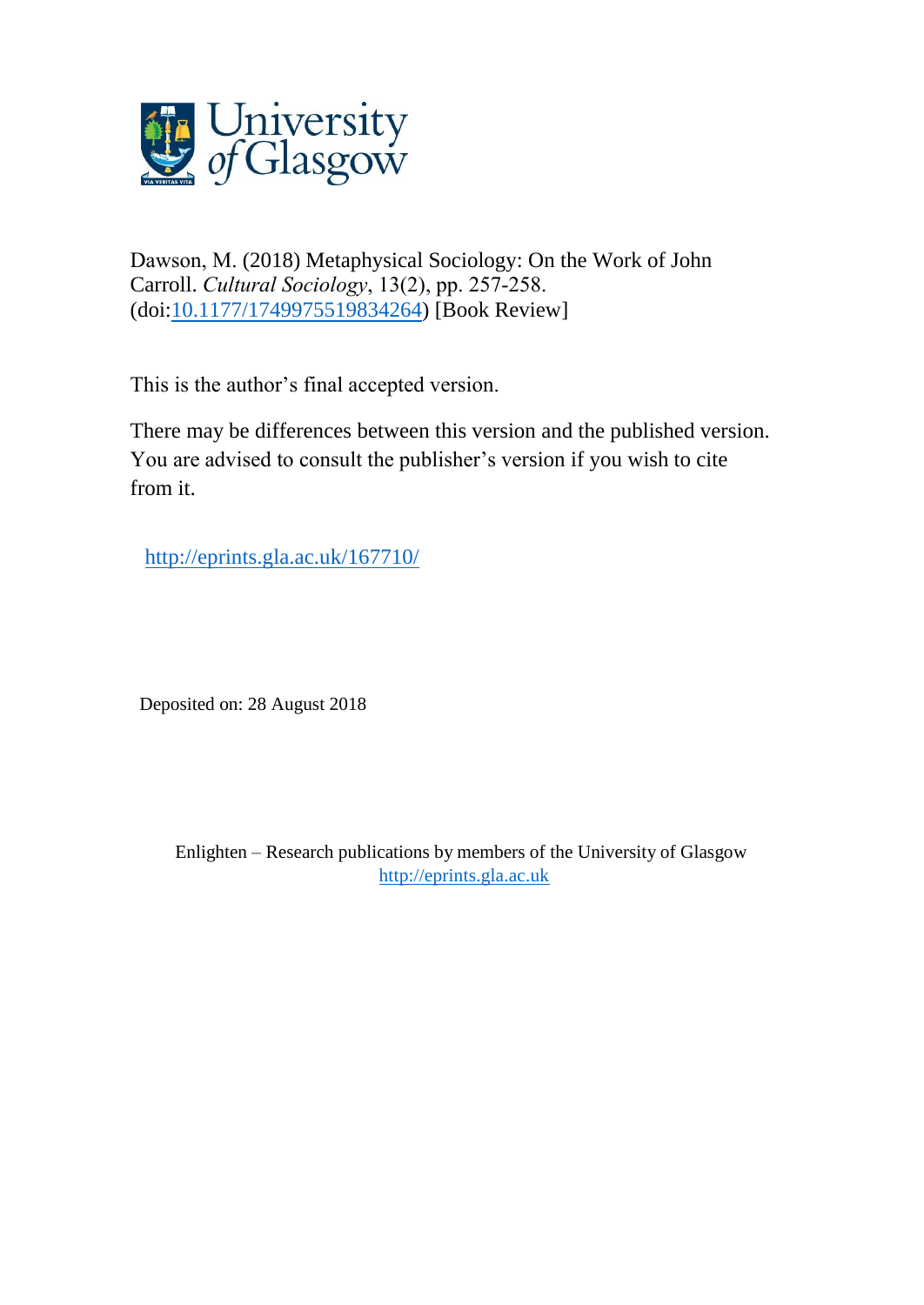## Sara James (ed.) **Metaphysical Sociology: On the Work of John Carroll** Routledge: London, 2018, £115 hbk (ISBN: 9781138091788), 170 pp.

## **Reviewed by**: Matt Dawson, *University of Glasgow*

The Australian scholar John Carroll's vision for Metaphysical Sociology is one which concerns itself with three questions: 'Where do I come from? What should I do with my life? and what happens to me when I die?' (p. 1). To explore these questions this fascinating collection presents a vision of a cultural and everyday sociology which, in Carroll's words, seeks to demonstrate that 'we live by story' (p. 160).

The text begins with an introductory essay by James and a chapter by Carroll discussing what is meant by 'Metaphysical Sociology'; these provide a useful introduction for a reader unfamiliar with Carroll's work. Carroll's project rests on three precepts. Firstly, reflecting the questions above, humans live metaphysically, concerned with questions of meaning. Secondly, following a broadly Nietzschean position, the emergence of modernity and humanism sidelined spiritual questions in favour of materialism and rationality. Thirdly, that even in the 'spiritually starved' (p. 3) condition of the modern West, 'every culture has…a body of archetypal stories' which are retold through the generations, providing 'a timeless lens through which individuals can view themselves' (p. 20). Therefore, Carroll's project is fundamentally cultural, focusing on stories and the meanings attached to them. His own chapter demonstrates this by references to literature such as *Hamlet, Pride and Prejudice, The Illiad* and *The Ambassadors*, alongside the *Sopranos* TV show, all of which explore questions of what it is to be, including how we should live and what it is to die.

Following this, the next five chapters all deal with Carroll's work on Jesus. As Scruton highlights, Carroll's retelling of the gospel of Mark casts Jesus as a solitary, even domineering figure, unconcerned with codes of morality or ethics and instead driven by questions of being. Carroll suggests in a reproduced interview (p. 33) that this is a Jesus for non-believers, opposed to ossified institutions such as churches, which also provides a story fit for contemporary religion. Dickson's chapter argues that, being a Jesus who emphasises individual responsibility, it also reflects Carroll's broader political conservativism. Consequently, Murphy's contribution proposes Carroll's work is a 'neo-Calvinist sociology', driven by questions of internalised authority and everyday practice as a way of connecting with the sociologically sacred. Finally, this section contains a chapter (or, rather, a collection of emails) by the actor Michael Sheen which explores his 72-hour live action community play *The Passion of Port-Talbot*. This is a welcome contribution since, as Sheen discusses how his retelling of The Passion was not a religious story, but a reflection on the town of Port Talbot in which Sheen's Christ-like character was 'a vessel for the history of the town and its people' (p. 61), we see how it is also a demonstration of the precepts of Carroll's metaphysical sociology and living by story.

The remaining chapters of the book focus on specific cultural phenomena relevant to Carroll's project. While Bradshaw explores the representation of contemporary terrorism, both Tester and Gibson reflect on death in different contexts, from how we deal with the possibility of